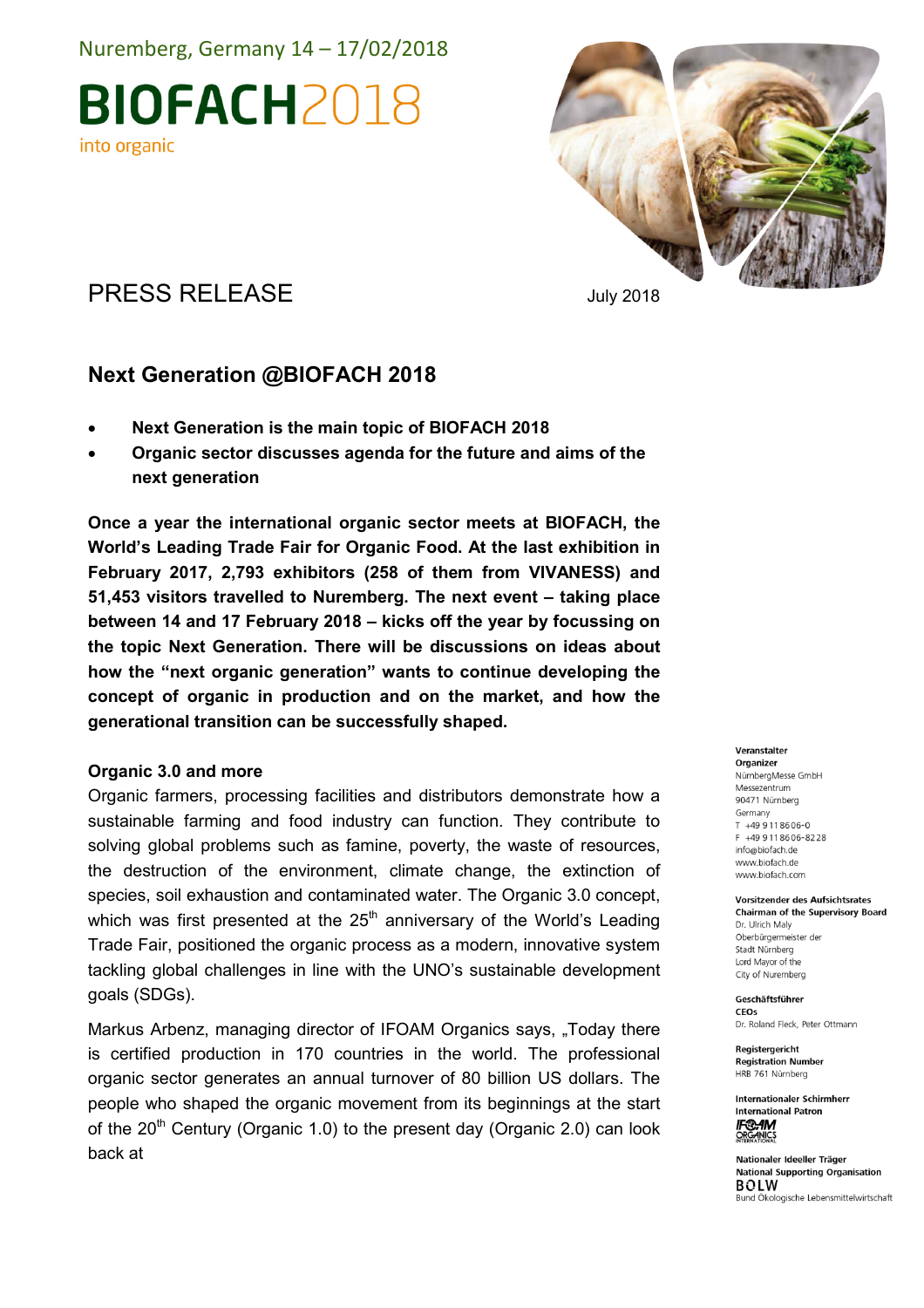## Nuremberg, Germany 14 – 17/02/2018

# **BIOFACH2018** into organic



their astonishing achievements. Their experience is hugely valuable for the next generation. Following a holistic approach, they have succeeded in giving the organic process a secure place in the field, in stables, in processing facilities and store shelves, in the political agenda and, above all, a secure place in the heart of society. The organic process is successful because it functions practically in method and system and is sustainable for the future. In this way, the organic process and the extensive knowledge we have of it is at the frontline of the current debate on farming and nutrition."

### Young workers with an agenda for the future

Dr. Felix Prinz zu Löwenstein, chairman of the German Federation of the Organic Food Industry (BÖLW) says, "Worldwide, organic farmers are, on average, younger than their conventional colleagues. The number of entry level employees is also higher. Organic start-ups are emerging all the time. In Germany alone, around a quarter of all food available was organically produced in 2016. And whilst the current generation of the organic sector moved across into organic, today, many entrepreneurs grow up with organic products. Like everywhere else, the generational transition in companies in our sector poses a great challenge. Exchanging experiences and advice is instrumental for the survival of these companies. Good training tailored to the needs of the sector is essential. There is still much to be done here!"

### Established aims, new styles

A sustainable planet, respect for nature, a fair society and a global perspective from the field to the plate – the younger generation are also spreading these traditional aims of organic produce. The dedication of organic farmers, food manufacturers and distributors as well as of organic customers and civil society is continuing – on this, industry representatives agree. So are values such as reliability to citizens and consumers, the authenticity of products, and honest communication. But new minds, new possibilities and new motivation change not only the stories that the sector tells, but the methods and strategies too, which bring us closer to these aims. The younger generation shall discuss exactly what this means at BIOFACH 2018.